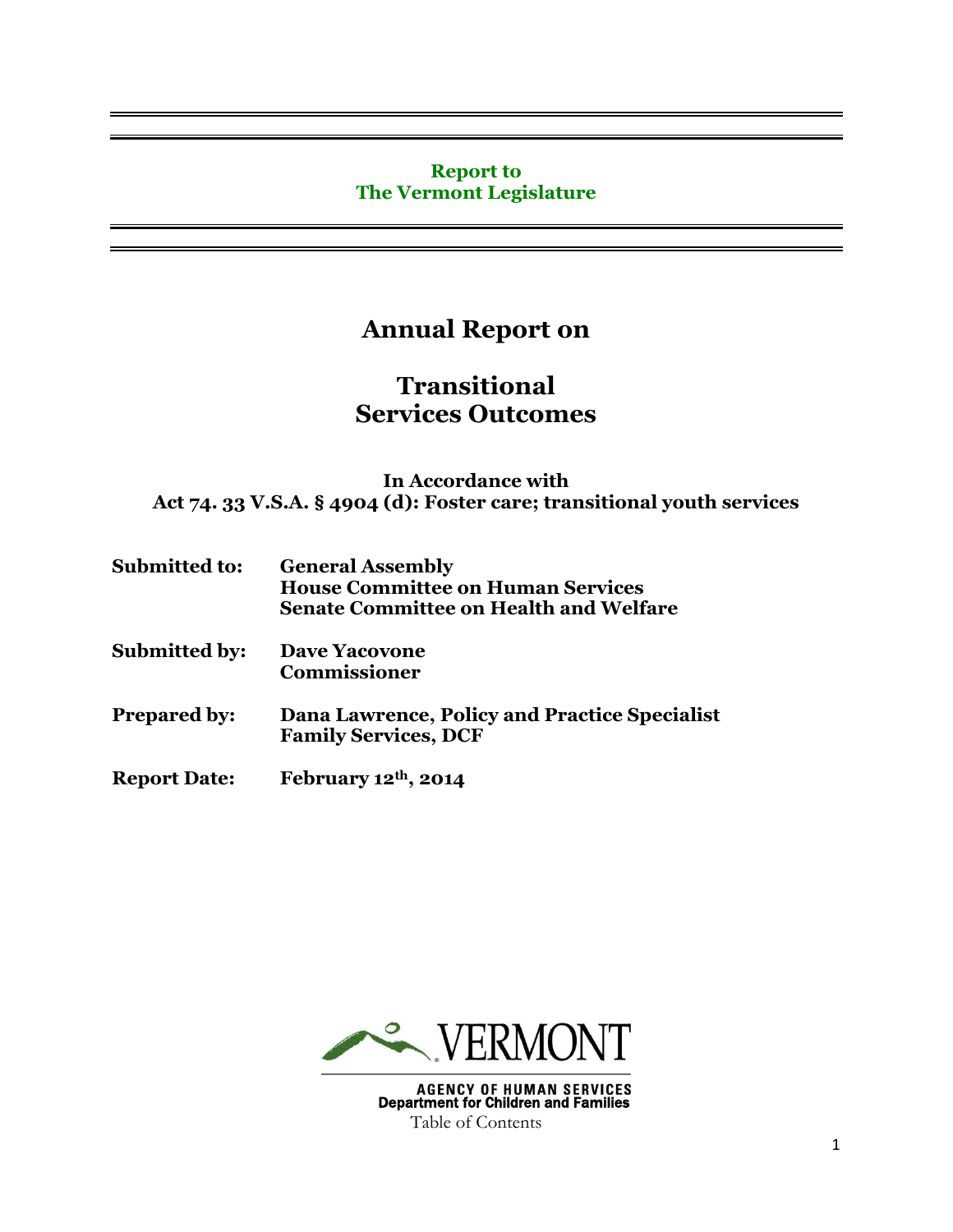## **Contents**

# <span id="page-1-0"></span>**Overview of Transitional Services**

Act 74: Youth in Transition Act was passed in 2007 to create a focus on the needs of youth exiting foster care and provide them with the resources to address those needs.

Act 74 was a visionary effort on the part of Vermont's administration and legislature. The federal government mirrored a number of its components in the Fostering Connections Act of 2008. The funds provided through Act 74 have created opportunities for youth to remain in supportive living situations while they complete high school, receive training and higher education to enter the workforce, and establish safe, independent living situations.

DCF's Youth Development Program (YDP) is the primary vehicle through which Youth in Transition services are delivered. The YDP program stresses the importance of permanence for adolescents, partnering with youth using the strength-based approach of positive youth development, and creating pathways to safety, well-being and law abidance. These strategies are being accomplished through education, affordable housing, job training and access to healthcare.

DCF delivers YDP through a grant to the Washington County Youth Service Bureau (WCYSB). The Washington County Youth Service Bureau sub-contracts with ten provider agencies in all twelve DCF districts. Through the capacity and expertise of WCYSB, outcomes are being targeted with best practice approaches supported by training and technical assistance, and measured for effectiveness.

An objective of the grant is for WCYSB to develop a system for measuring outcomes related to increased access to health care, permanency measures, educational attainment, and employment. WCYSB will analyze outcome data, report on progress, and provide recommendations on establishing measurable targets for future performance of YDPs. This year, we are collecting initial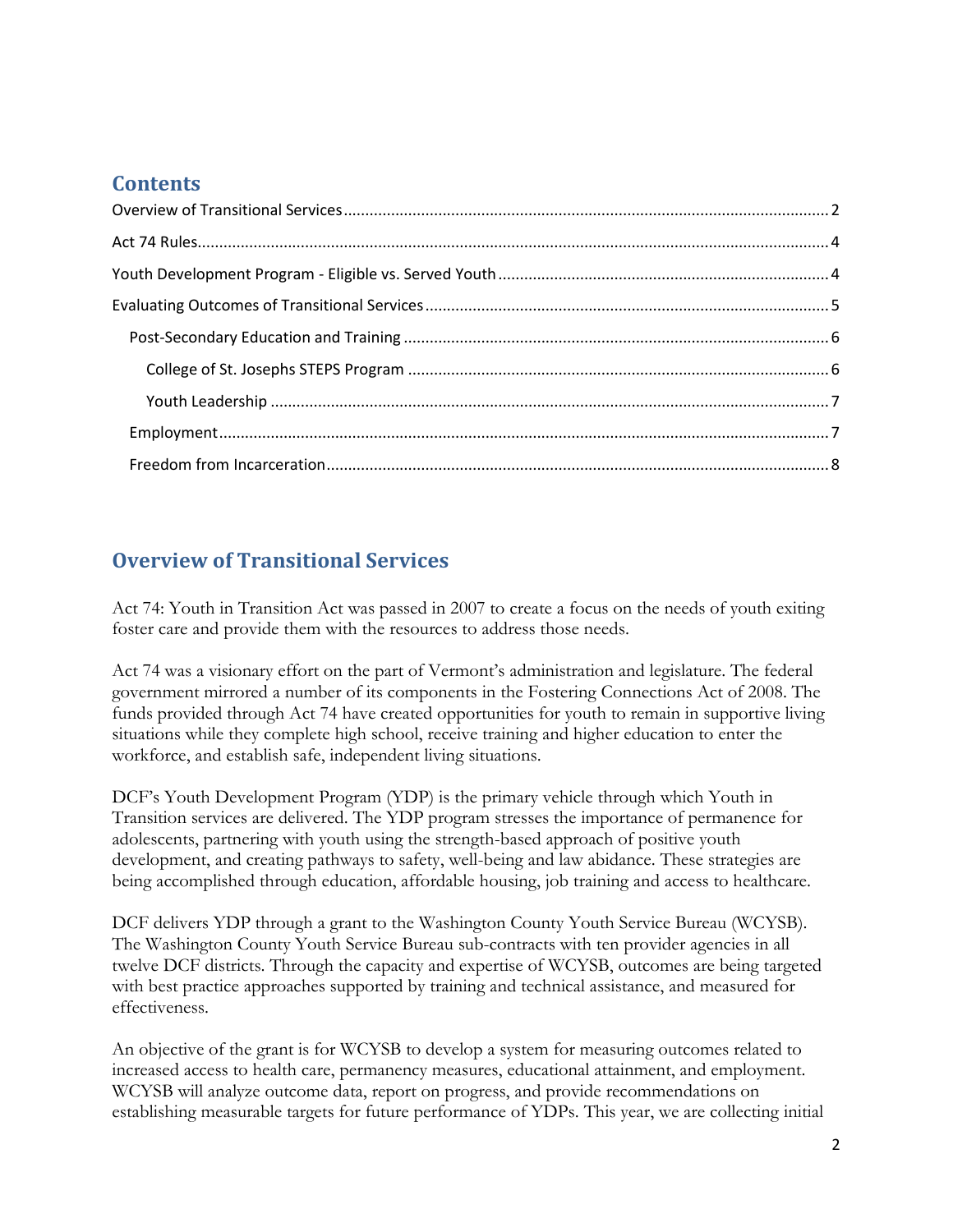baseline data from YDPs statewide. WCYSB will offer recommendations for measurable outcome targets to the State for SFY2015 contract development, around March 2014.

The following performance measures are also included in the grant**:**

- 100% of YDP agencies will collect and provide data leading to the identification of defined outcome measures;
- 100% of YDP agencies will engage in training and technical assistance activities to ensure that youth are served by competent professionals; and,
- 100% of Youth Advisory Board activities will focus on youth empowerment and the development of leadership skills.

As of July 1, 2013 the YDP began tracking information about services, outcomes, and demographics for youth served to meet federal reporting requirements for the Chafee Foster Care Independence Program and the National Youth in Transition Database (NYTD). Youth Development Programs statewide are reporting monthly on 8 demographic elements, 11 categories of service provision, 21 outcome measures, and differing types of financial supports provided.

This year, YDP implemented use of the Youth Connections Scale, an evidence-informed tool developed by Anu Family Services and the University of Minnesota. The tool guides users to identify a score on a scale of 0-100 of the level of social connectedness for youth. This tool is accessed and completed through the YDP Database. Scores are maintained for future reference. This allows Youth Development Coordinators to easily determine which youth are most at risk for not securing permanency and to prioritize identifying natural supports for these young people. This scale can also be used to determine whether the YDP is making a difference for youth in this area by re-testing them over time.

The Youth Development Committee, a statewide youth advocacy group of current and former foster youth supported by YDP, also saw significant changes this year and has developed a better mission, values, a plan for sustainability and recruitment, as well as identifying many additional opportunities for youth leadership and engagement. Youth Development Committee members are the primary planners of DCF's annual Youth Development Conference held every spring.

The Extended Care program, created by Act 74, funds a variety of supports for transitioning youth up to their  $22<sup>nd</sup>$  birthday:

- Funding for foster care for youth over the age of 18 who are completing high school;
- Assistance with funding Adult Living Partners for youth who have completed high school;
- Assistance for youth living independently
- Incidental living grants;
- Limited Case Management services delivered by Youth Development Coordinators;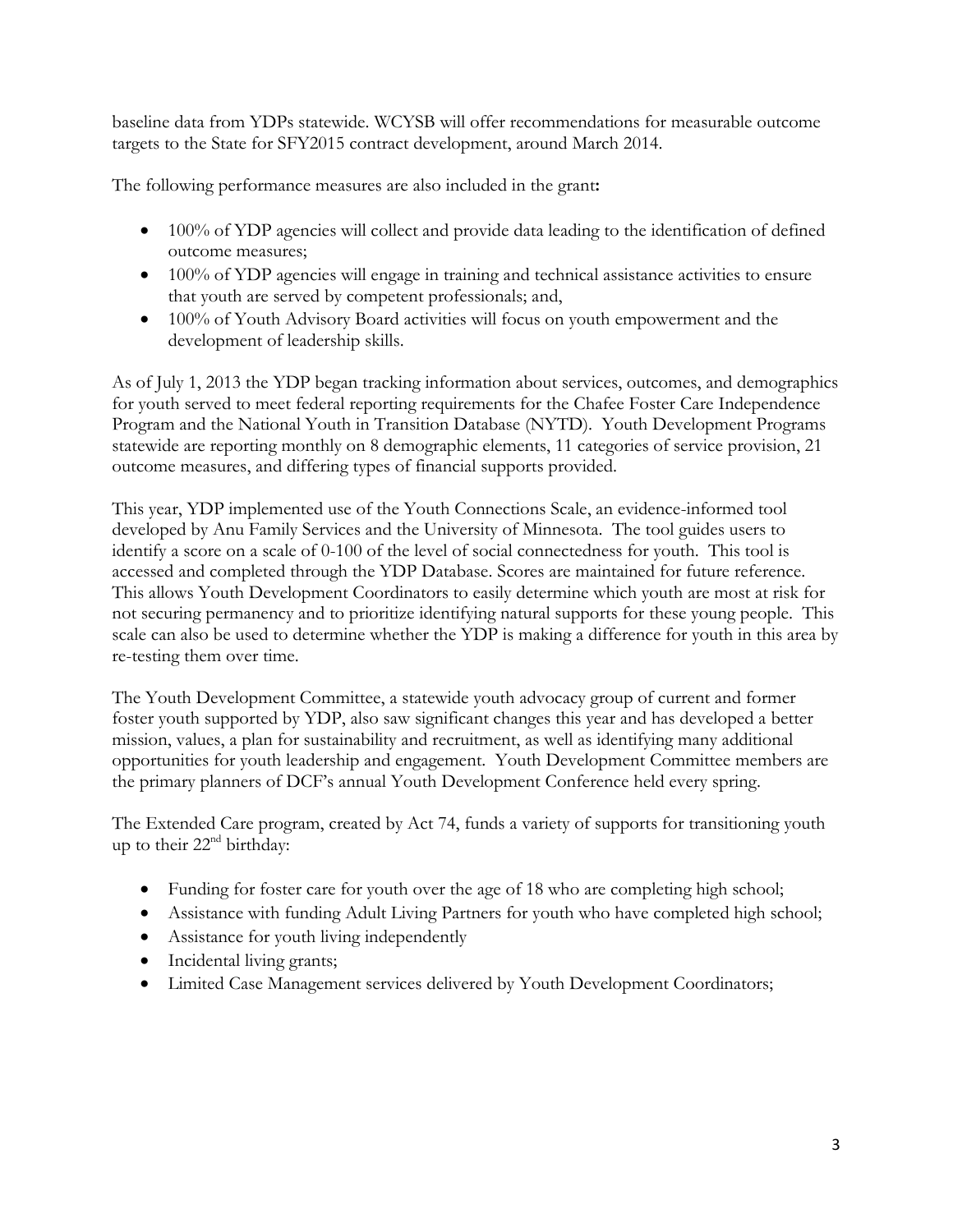| <b>Categories of Financial Support</b>                       | $\#$ of youth benefiting FY2013 |
|--------------------------------------------------------------|---------------------------------|
| Completion of Secondary Education (Category A)               | 46                              |
| Adult Living Program (Category B Extended Foster Care)       | 25                              |
| Housing Support Program (Category C Independent Living)      | 31                              |
| Incidental Living Grant funds                                | 129                             |
| Post-secondary Education Supports                            | 49                              |
| Drivers' Licensing Supports (permits, driver's ed, licenses) | 35                              |
| <b>Basic Needs</b>                                           | 39                              |
| <b>Employment Supports</b>                                   | 14                              |

Incidental Living grants provided to individual youth are modest and generally require a copayment by the youth. Some examples of what funds were utilized for in the past year include:

- Textbooks for college classes
- Rental assistance
- Clothing for job interviews
- Transportation assistance to maintain connections to family
- Driver's Education classes
- Laptops for school work
- Bus passes to get to employment

This assistance allows youth to move towards self-sufficiency and establishing a sense of well-being by making progress towards their future goals

## <span id="page-3-0"></span>**Act 74 Rules**

Rules promulgated in 2008 continue to be in place and provide the regulatory underpinnings of our work. They are available on the public web site of the Family Services Division:

<span id="page-3-1"></span>[http://dcf.vermont.gov/sites/dcf/files/pdf/fsd/rules/Transition\\_Age\\_Youth.pdf](http://dcf.vermont.gov/sites/dcf/files/pdf/fsd/rules/Transition_Age_Youth.pdf)

# **Youth Development Program - Eligible vs. Served Youth**

The state continues to lack the capacity to serve all eligible youth (aged 15-22 years old) through the YDP. The following chart shows a district breakdown of the discrepancy between the youth served and the youth eligible for services, based on the numbers of youth that exited foster care at 18 each year: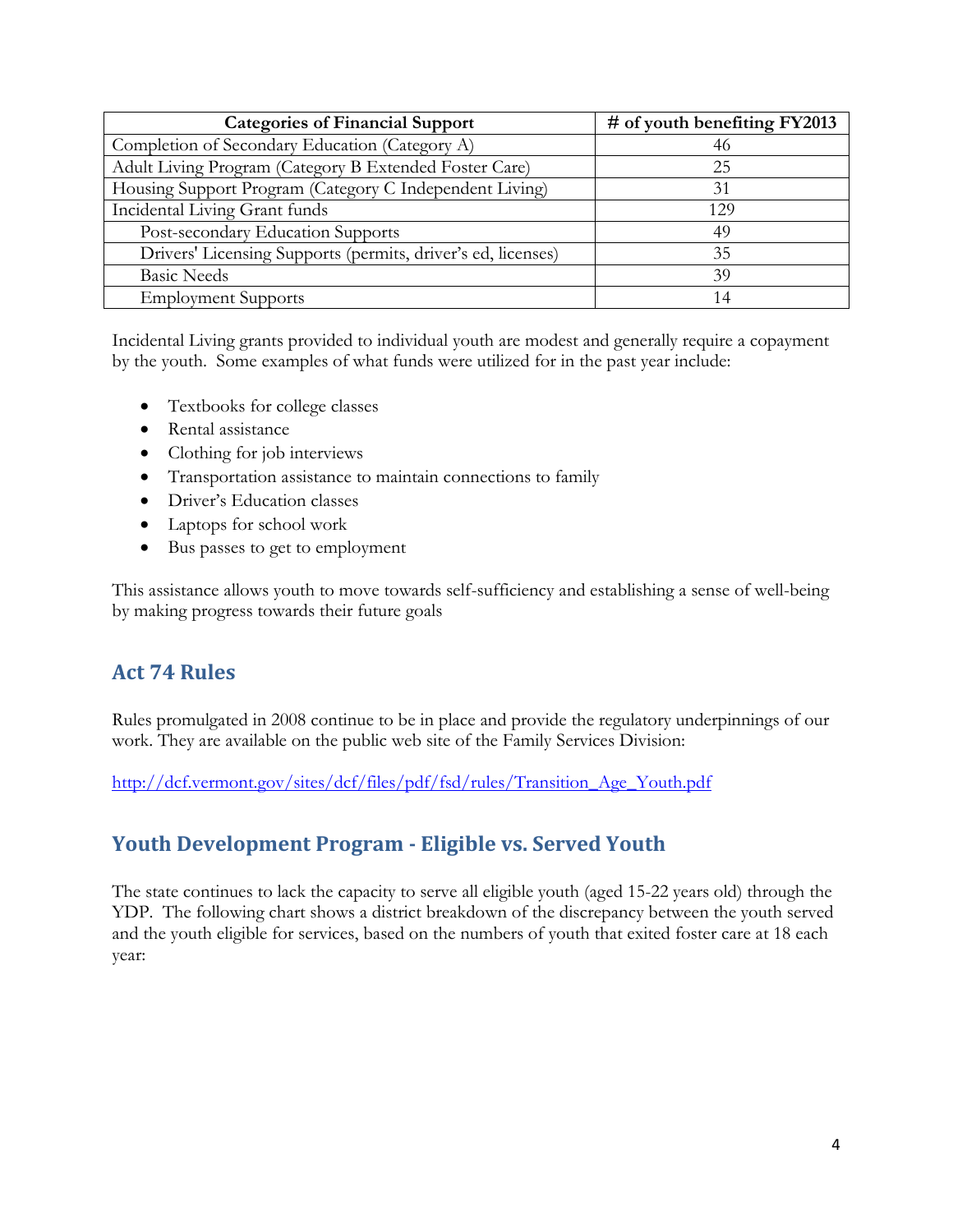

<span id="page-4-0"></span>Since July 1 2013, **352** youth have benefited from YDP services.

# **Evaluating Outcomes of Transitional Services**

The Youth in Transition Law required DCF to develop a "method for measuring, evaluating, and reporting outcomes of transitional services provided under this section to the house committee on human services and the senate committee on health and welfare annually."

The Washington County Youth Service Bureau is moving forward with collecting and evaluating data in target outcome areas related to youth served by the YDP. They have also incorporated the federally required National Youth in Transition (NYTD) reporting expectations into monthly reporting requirements. Data collected in this effort includes services provided under Act 74 (see chart on page 4) post-secondary employment and training participation (page 6) employment (page 7) and freedom from incarceration (page 8). As part of its collaboration with the Vermont Coalition of Runaway and Homeless Youth Programs (also supported by DCF) the Youth Development Program has as part of its health promotion efforts begun collecting data on the number of youth enrolled in the Medicaid program, seeing an identified primary care physician and participating in primary healthcare prevention. Results from this year's efforts will be reported in next year's report.

As required by the federal Chafee Foster Care Independence Act, Family Services Division has continued its NYTD reporting process required by that funds a portion of the YDP. We are now in our third year of collecting baseline data for 17 year-old youth in foster care. Two data sets have been completed—one in April 2011, the other in November 2011. We are now in the process of collecting data for a second cohort of 17 year-old youth in foster care. Outcome data was collected in April 2013 and November 2013 for the first cohort, now 19 year old youth formerly in foster care. At this time, results from this outcome survey process and another on services received by youth available from the federal government will be captured by Washington County Youth Services Bureau's database efforts and available for next year's report.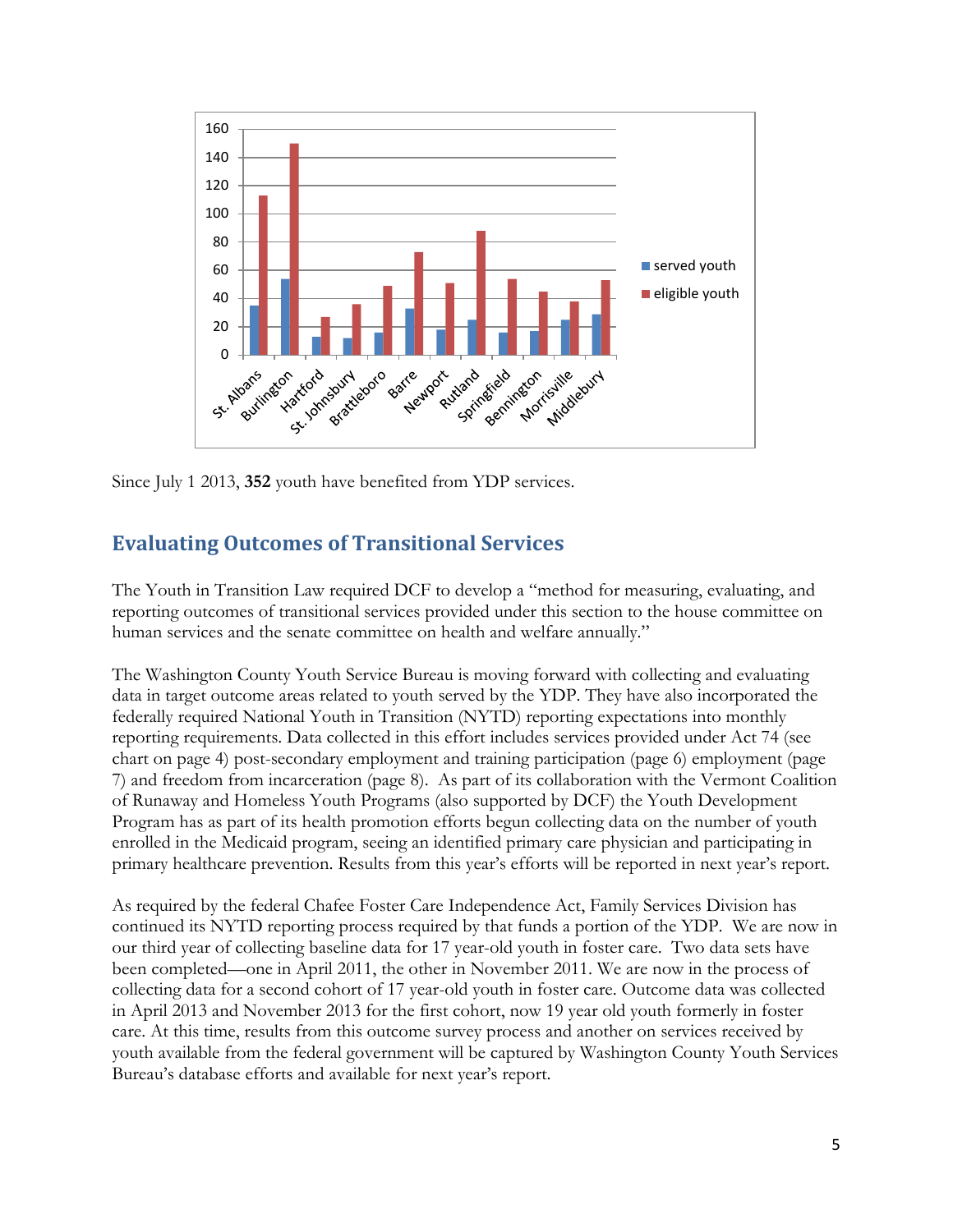## <span id="page-5-0"></span>**Post-Secondary Education and Training**

DCF Family Services is continuing its efforts to improve post-secondary outcomes for foster youth through early career exploration, better educational preparation, college recruitment, retention and completion.

The Youth Development Program formalized a partnership with the Community College of Vermont (CCV) this year and produced a youth-friendly pamphlet and information for current and former foster youth. The Community College of Vermont represents an excellent educational opportunity for Vermont youth, and foster youth in particular. Because the college has a presence in twelve areas of the state and also online, youth have the option to remain in their communities and connected to their natural supports and service providers for an additional period of time in the course of their adolescent development. Youth also enter the institution at the appropriate educational level, often taking basic skills classes needed to prepare for college-level learning. CCV advisors and professors provide individualized support to youth and collaborate well with YDP supports. Lastly, due to the affordable cost of a Community College of Vermont education, former foster youth are able to attend at virtually no cost and limited financial risk. Interested youth are also supported to transfer to other colleges as they are interested and become prepared.

An advisory group to support access to higher education for foster youth continues to meet twice annually. The group includes youth formerly in foster care, college administrators, college student assistance professionals, and VSAC program staff. This group tracks enrollment, college retention, and data to make adjustments to our approach.

| Youth currently involved in       | Percent | Number |
|-----------------------------------|---------|--------|
| YDP Program, age 18-21            |         |        |
| High school credential            | 89.33%  | 134    |
|                                   |         |        |
| High school credential <i>and</i> | 50.74%  | 68     |
| some post-secondary education     |         |        |
| or training.                      |         |        |

#### **College of St. Josephs STEPS Program**

<span id="page-5-2"></span><span id="page-5-1"></span>In addition to the efforts of the higher education committee, the College of St. Joseph in Rutland sponsors an innovative program for former foster youth called STEPS. STEPS provides year round housing, educational programming and support to help these youth meet the challenges of enrolling and succeeding in college. This last fall semester **20** former foster youth were enrolled in the STEPS program.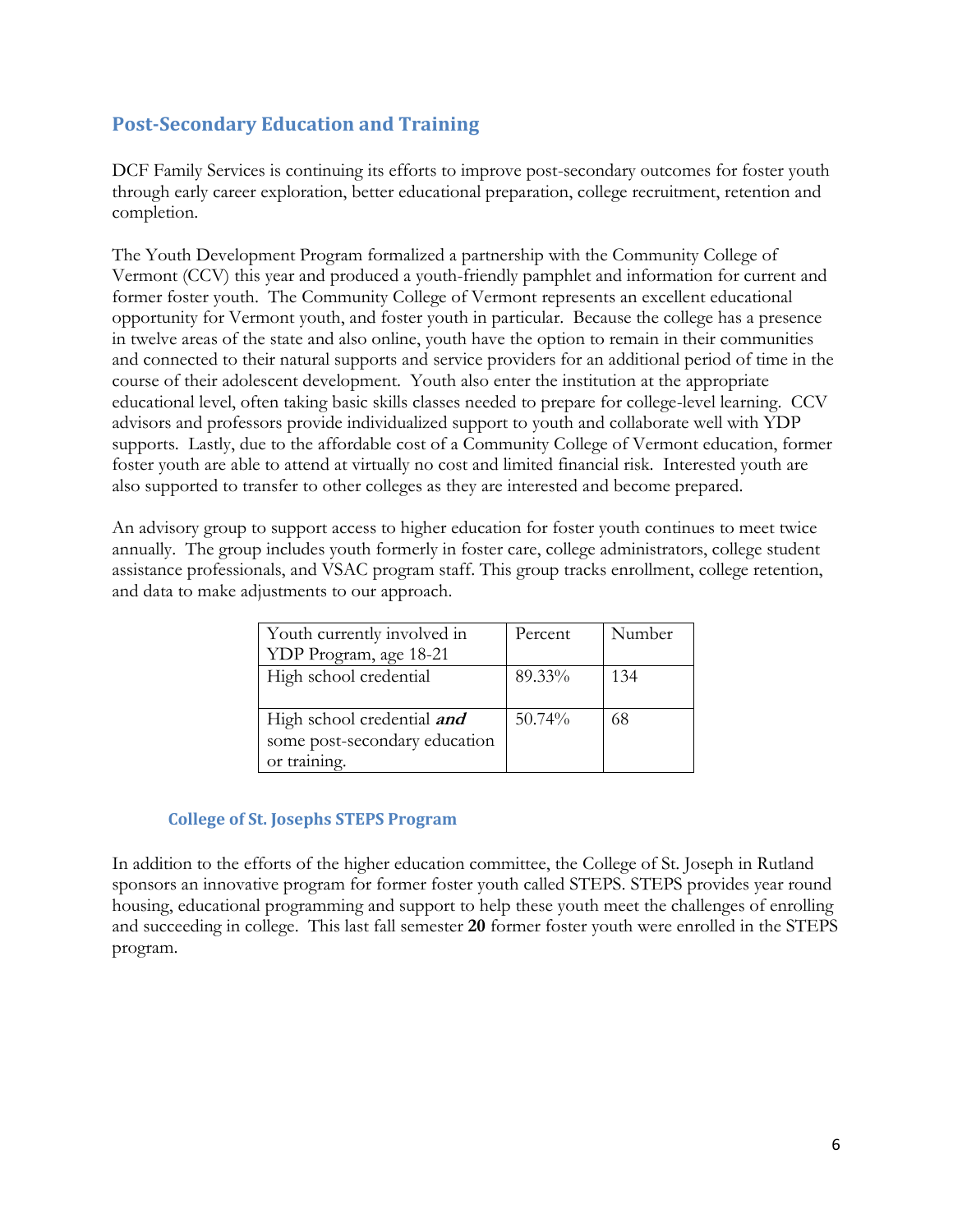#### **Youth Leadership**

The Youth Development Committee, DCF's statewide youth advisory board, continues to build focus and direction. This year, youth members have developed a mission and set a purpose for the committee, designed logos and branding, become involved in several policy and practice initiatives across the state, and participated in valuable leadership trainings. Since July 2013 the Youth Development Committee has directly supported over 30 youth across the state engage in leadership and advocacy activities. The Youth Development Committee expects continued growth through recruitment initiatives being implemented over the next few months.

Youth leaders are involved in policy and best practice initiatives on the local, state, and regional levels through partnerships with DCF Family Services and groups such as the Justice for Children Task Force, the Children and Family Council for Prevention Programs, the New England Youth Coalition, and others. Many youth are even applying for nationally competitive internships with the FosterClub All-Star Program in Oregon and the Foster Youth Internship Program in Washington, D.C.

These young people are able to become leaders and play an essential role in their communities because of the supports offered by the Youth Development Committee and the opportunities it creates for collaboration, advocacy, and professional skills development. Youth learn how they can make a difference in the lives of others, which empowers them to make positive decisions for their own lives.

### <span id="page-6-0"></span>**Employment**

Through its collaborations with the Vermont Coalition of Runaway and Homeless Youth Programs (VCRHYP), the Department of Labor, the Support Systems for Runaway and Homeless Youth (SSRHY) grant, Vocational Rehabilitation and its JOBS Program, the Youth Development Program will be increasing its emphasis on assisting youth in accessing long term employment through research-based progressive employment practices.

| Youth currently involved in    | Percent | Number     |
|--------------------------------|---------|------------|
| <b>YDP</b> Program             |         |            |
| Youth age 15-21 employed (full | 58.52%  | 206 of 352 |
| or part-time).                 |         |            |
| Youth 18-21 experiencing       | 70.67%  | 106 of 150 |
| employment.                    |         |            |

<span id="page-6-1"></span>A youth is employed part-time or full-time if employed between more than 1-35+ hours per week, in one or multiple jobs, as of the date of the outcome data collection.